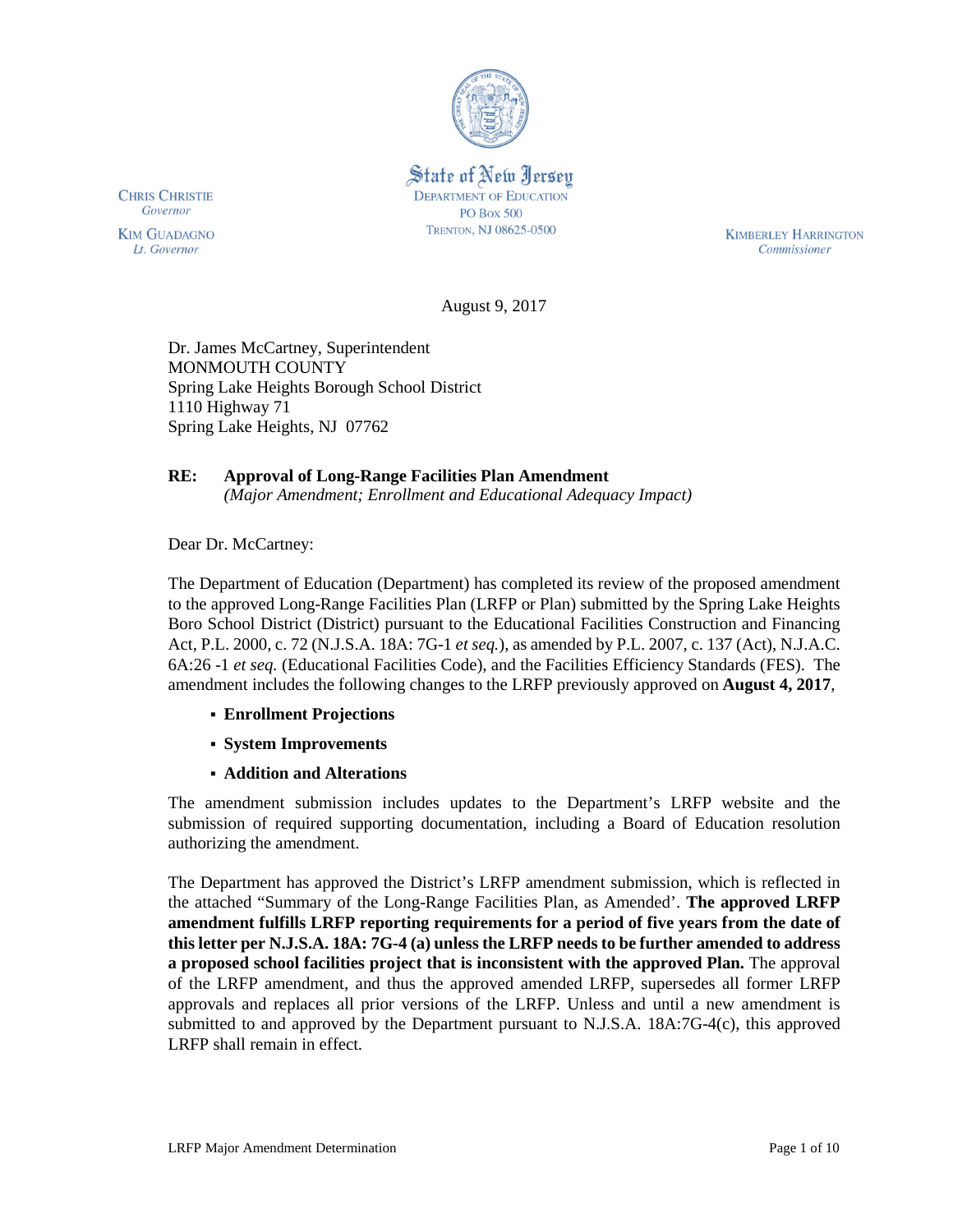## **Approval of Long-Range Facilities Plan Amendment**

Approval of the LRFP, and any projects and costs listed therein, does not imply approval of an individual school facilities project or its corresponding costs and eligibility for State support under the Act. Similarly, approval of the LRFP does not imply approval of portions of the Plan that are inconsistent with the Department's FES and proposed building demolition or replacement. Determination of preliminary eligible costs and final eligible costs will be made at the time of the approval of a particular school facilities project pursuant to N.J.S.A. 18A:7G-5. The District must submit a feasibility study as part of the school facilities project approval process, pursuant to N.J.S.A. 18A:7G-7b, to support proposed building demolition or replacement. The feasibility study should demonstrate that a building might pose a risk to the safety of the occupants after rehabilitation or that rehabilitation is not cost-effective.

Please contact Anthony Brun at the Office of School Facilities, at telephone number (609) 984- 7818 or email at anthony.brun@doe.state.nj.us with any questions you may have.

Sincerely,

Bernard E. Piara J.

Bernard E. Piaia, Jr. Director, Office of School Facilities

BEP:ab:

Enclosure

c: Kimberley Harrington, Commissioner Lester Richens, Interim Monmouth County Superintendent Matthew Varley, District Business Administrator Tom Lakavitch, Office of School Facilities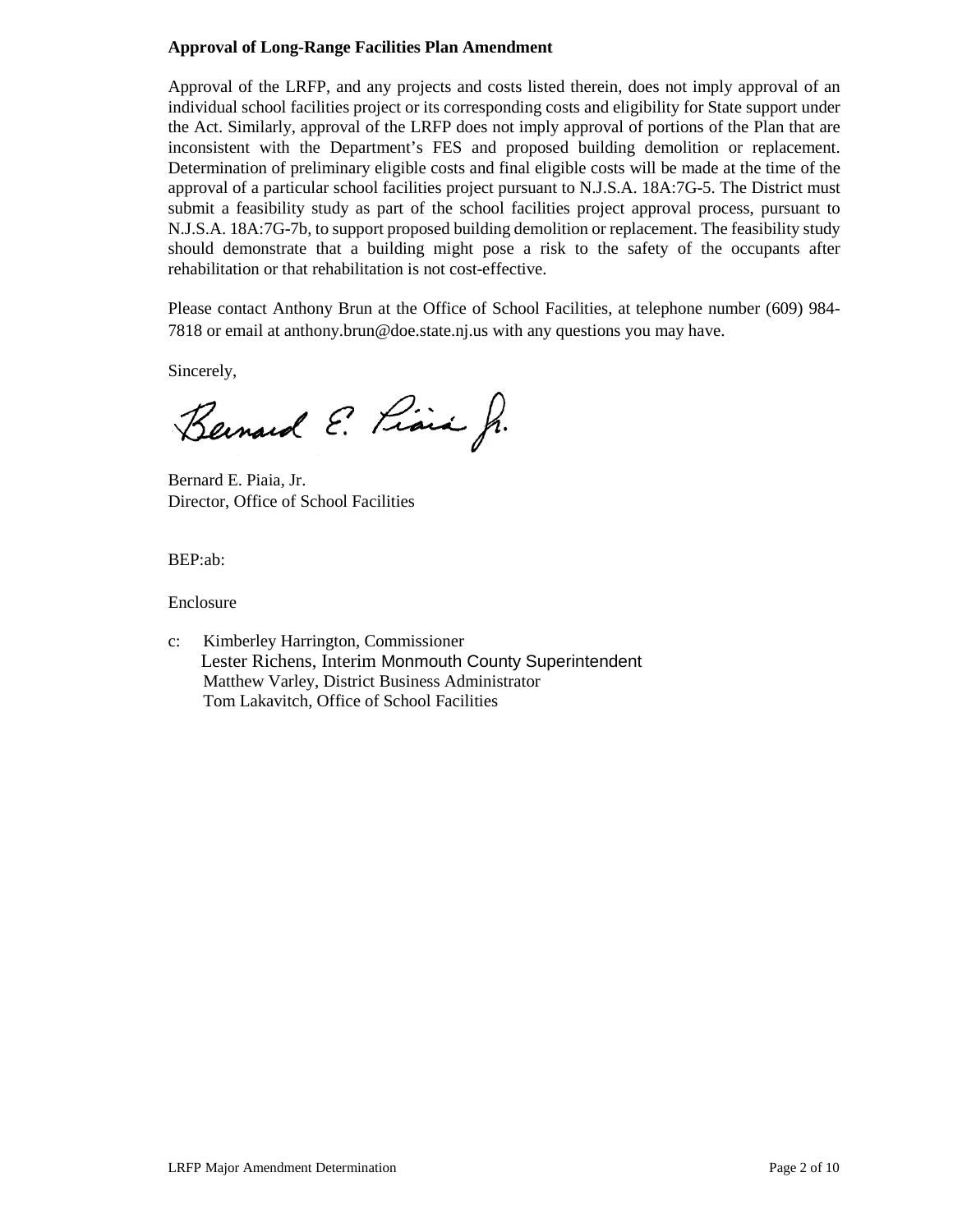# **Spring Lake Heights Borough School District**

#### **Summary of the Long-Range Facilities Plan, as Amended**

The Department of Education (Department) has completed its review of the Long-Range Facilities Plan (LRFP or Plan) amendment submitted by the Spring Lake Heights Borough School District (District) pursuant to the Educational Facilities Construction and Financing Act, P.L. 2000, c. 72 (N.J.S.A. 18A: 7G-1 *et seq.*), as amended by P.L. 2007, c. 137 (Act), N.J.A.C. 6A:26-1 et seq. (Educational Facilities Code), and the Facilities Efficiency Standards (FES).

This is the Department's summary of the District's LRFP, as amended. The summary is based on the standards set forth in the Act, the Educational Facilities Code, the FES, District-entered data in the Department's LRFP website, and District-supplied supporting documentation. The referenced reports in *italic* text are standard LRFP reports available on the Department's LRFP website.

#### **1. Inventory Overview**

The District provides services for students in grades K-12. The predominant existing school grade configuration is K-12. The predominant proposed school grade configuration is K-12. The District is classified as "under 55" for funding purposes.

The District identified existing and proposed schools, sites, buildings, playgrounds, playfields, and parking lots in its LRFP. The total number of existing and proposed district-owned or leased schools, sites, and buildings are listed in Table 1. A detailed description of each asset can be found in the LRFP website report titled *"Site Asset Inventory Report."* Section 6 of this Summary lists work proposed at each school.

|                                                      | <b>Existing</b> | Propos |
|------------------------------------------------------|-----------------|--------|
| Sites:                                               |                 |        |
| <b>Total Number of Sites</b>                         |                 |        |
| Number of Sites with no Buildings                    |                 |        |
| Number of Sites with no Instructional Buildings      |                 |        |
| <b>Schools and Buildings:</b>                        |                 |        |
| Total Number of Schools with Enrollments*            |                 |        |
| <b>Total Number of Instructional Buildings</b>       |                 |        |
| Total Number of Administrative and Utility Buildings |                 |        |
| <b>Total Number of Athletic Facilities</b>           |                 |        |
| <b>Total Number of Parking Structures</b>            |                 |        |
| <b>Total Number of Temporary Facilities</b>          |                 |        |

#### **Table 1: Inventory Summary**

*\*Includes schools with three-digit Department code numbers and Fall Report enrollments.*

**As directed by the Department, incomplete school facilities projects that have project approval from the Department are represented as "existing" in the Plan.** District schools with incomplete approved projects that include new construction or the reconfiguration of existing program space are as follows: "n/a".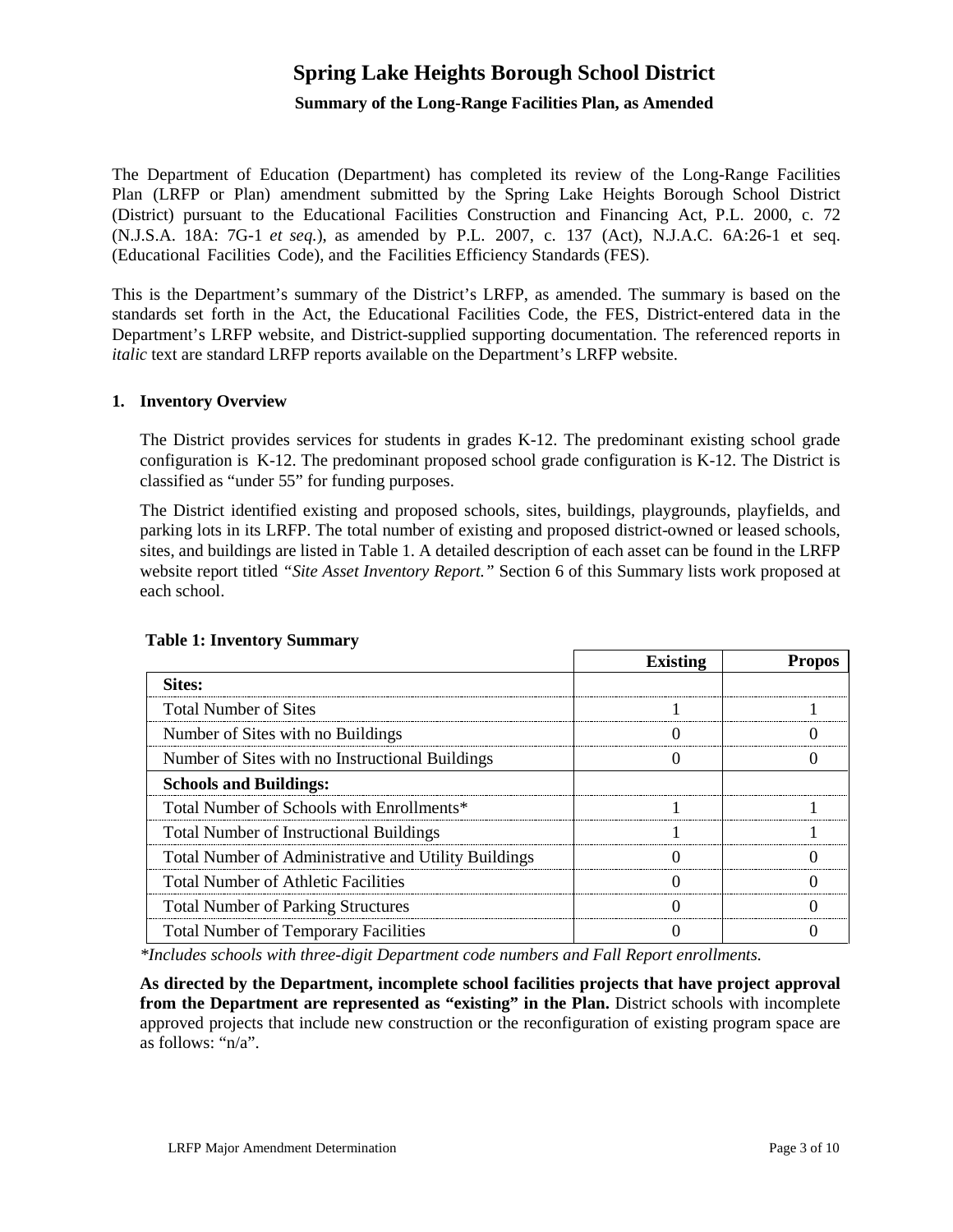Major conclusions are as follows:

- The District is proposing to maintain the existing number of District-owned or leased sites.
- The District is proposing to maintain the existing number of District-operated schools.
- The District is proposing to maintain the existing number of District-owned or leased instructional buildings.
- The District is not proposing to reduce the existing number of District-owned or leased noninstructional buildings.

**FINDINGS** The Department has determined that the proposed inventory is adequate for approval of the District's LRFP amendment. However, the LRFP determination does not imply approval of an individual school facilities project listed within the LRFP. The District must submit individual project applications for project approval. If building demolition or replacement is proposed, the District must submit a feasibility study, pursuant to N.J.S.A. 18A:7G-7b, as part of the application for the specific school facilities project.

## **2. District Enrollments and School Grade Alignments**

The District determined the number of students, or "proposed enrollments," to be accommodated in the LRFP on a district-wide basis and in each school. The District's existing and proposed enrollments and the cohort-survival projection provided by the Department on the LRFP website are listed in Table 2. Detailed information can be found in the LRFP website report titled "*Enrollment Projection Detail."* Existing and proposed school enrollments and grade alignments can be found in the report titled *"Enrollment and School Grade Alignment."*

|                                | <b>Actual</b><br><b>Enrollments</b><br>2016-2017<br>school year | <b>District Proposed</b><br><b>Enrollments</b> | Department's<br><b>LRFP</b> Website<br>Projection |
|--------------------------------|-----------------------------------------------------------------|------------------------------------------------|---------------------------------------------------|
| Grades K-12:                   |                                                                 |                                                |                                                   |
| Grades K-5, including SCSE     | 227                                                             | 216                                            | 218                                               |
| Grades 6-8, including SCSE     | 120                                                             | 112                                            | 135                                               |
| Grades 9-12, including SCSE    |                                                                 |                                                | 0                                                 |
| Totals K-12                    | 347                                                             | 328                                            | 353                                               |
| <b>Pre-Kindergarten:</b>       |                                                                 |                                                |                                                   |
| Pre-Kindergarten, Age 3        |                                                                 |                                                |                                                   |
| Pre-Kindergarten, Age 4        |                                                                 |                                                |                                                   |
| Pre-Kindergarten, SCSE         |                                                                 |                                                |                                                   |
| <b>Totals Pre-Kindergarten</b> |                                                                 | 15                                             |                                                   |

#### **Table 2: Enrollment Comparison**

*"SCSE" = Self-Contained Special Education*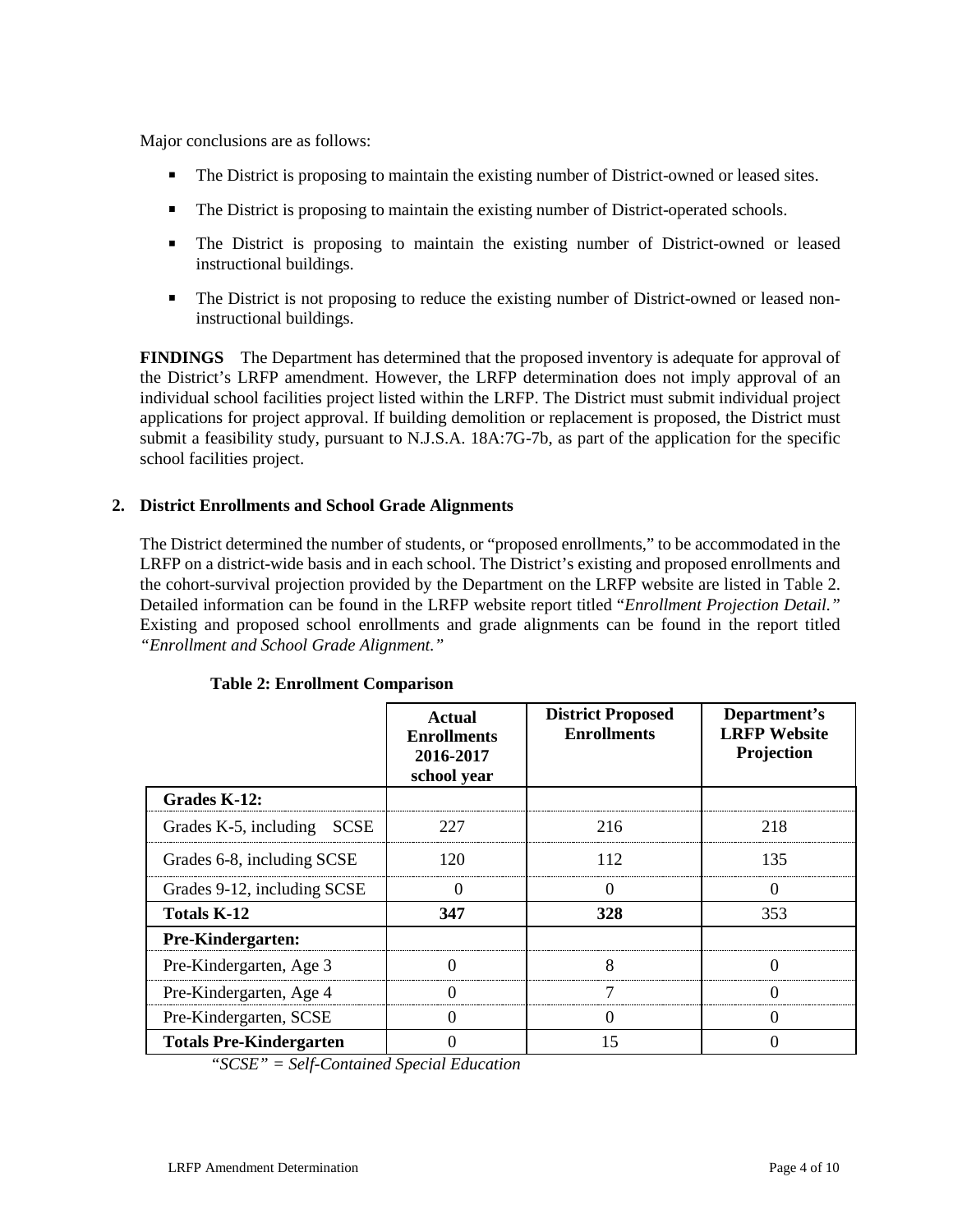Major conclusions are as follows:

- The District has elected to not use the Departments LRFP website projections. Supporting documentation was submitted to the Department as required to justify the proposed enrollments.
- The District is planning for increased enrollments.
- The District is not an ECPA (Early Childhood Program Aid) District.

**FINDINGS** The Department has determined that the District's proposed enrollments are supportable for approval of the District's LRFP amendment. The Department will require a current enrollment projection at the time an application for a school facilities project is submitted incorporating the District's most recent Fall Enrollment Report in order to verify that the LRFP's planned capacity is appropriate for the updated enrollments.

#### **3. FES and District Practices Capacity**

The proposed room inventories for each school were analyzed to determine whether the LRFP provides adequate capacity for the proposed enrollments. Two capacity calculation methods, called *"FES Capacity"* and *"District Practices Capacity,"* were used to assess existing and proposed school capacity in accordance with the FES and District program delivery practices. A third capacity calculation, called *"Functional Capacity,"* determines Unhoused Students and potential State support for school facilities projects. Functional Capacity is analyzed in Section 5 of this Summary.

- *FES Capacity* only assigns capacity to pre-kindergarten *(if district-owned or operated),* kindergarten, general, and self-contained special education classrooms. No other room types are considered to be capacity-generating**.** Class size is based on the FES and is prorated for classrooms that are sized smaller than FES classrooms. FES Capacity is most accurate for elementary schools, or schools with non-departmentalized programs, in which instruction is "homeroom" based. This capacity calculation may also be accurate for middle schools depending upon the program structure. However, this method usually significantly understates available high school capacity since specialized spaces that are typically provided in lieu of general classrooms are not included in the capacity calculations.
- *District Practices Capacity* allows the District to include specialized room types in the capacity calculations and adjust class size to reflect actual practices. This calculation is used to review capacity and enrollment coordination in middle and high schools.

A capacity utilization factor in accordance with the FES is included in both capacity calculations. A 90% capacity utilization rate is applied to classrooms serving grades K-8. An 85% capacity utilization rate is applied to classrooms serving grades 9-12. No capacity utilization factor is applied to preschool classrooms.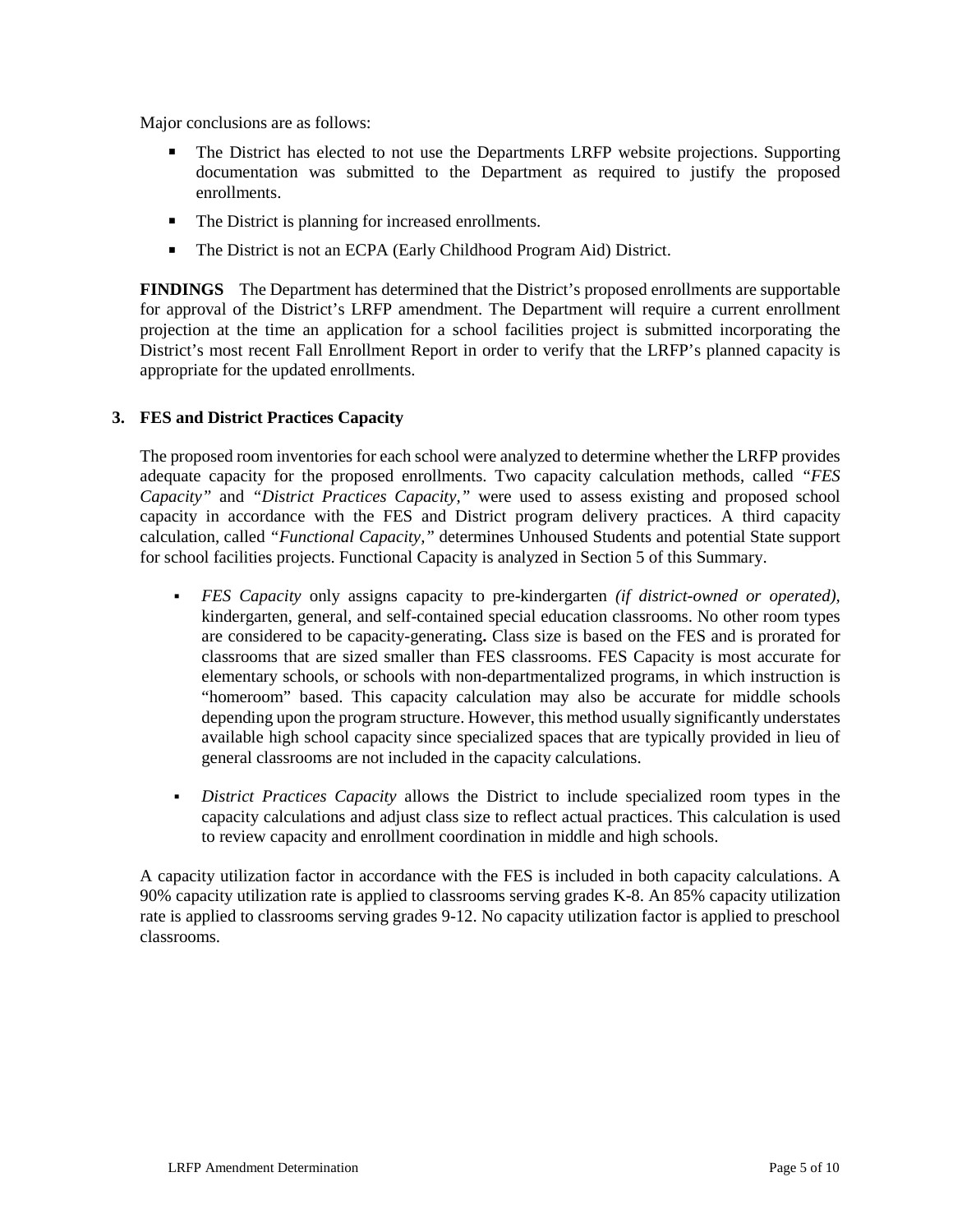Table 3 provides a summary of proposed enrollments and District-wide capacities. Detailed information can be found in the LRFP website report titled "*FES and District Practices Capacity."*

|                                          | <b>Total FES Capacity</b> | <b>Total District Practices</b><br>Capacity |
|------------------------------------------|---------------------------|---------------------------------------------|
| (A) Proposed Enrollments                 | 343.00                    | 343.00                                      |
| (B) Existing Capacity                    | 327.46                    | 342.00                                      |
| *Existing Capacity Status $(B)$ - $(A)$  | $-15.54$                  | -100                                        |
| (C) Proposed Capacity                    | 342.46                    | 357.00                                      |
| <i>*Proposed Capacity Status (C)-(A)</i> | -0 54                     | 14 OO                                       |

|  |  |  |  |  | <b>Table 3: FES and District Practices Capacity Summary</b> |
|--|--|--|--|--|-------------------------------------------------------------|
|--|--|--|--|--|-------------------------------------------------------------|

*\* Positive numbers signify surplus capacity; negative numbers signify inadequate capacity. Negative values for District Practices capacity are acceptable if proposed enrollments do not exceed 100% capacity utilization.*

Major conclusions are as follows:

- The District has adequately coordinated proposed school capacities and enrollments in the LRFP for grade groups with proposed new construction.
- Adequate justification has been provided by the District if capacity for a school with proposed work in the LRFP deviates from the proposed enrollments by more than 5%.

**FINDINGS** The Department has determined that proposed District capacity, in accordance with the proposed enrollments, is adequate for approval of the District's LRFP amendment. The Department will require a current enrollment projection at the time an application for a school facilities project is submitted, incorporating the District's most recent Fall Enrollment Report, in order to verify that the LRFP's planned capacity meets the District's updated enrollments.

# **4. Functional Capacity and Unhoused Students Prior to Proposed Work**

*Functional Capacity* was calculated and compared to the proposed enrollments to provide a preliminary estimate of Unhoused Students and new construction funding eligibility. Functional Capacity is the adjusted gross square footage of a school building *(total gross square feet minus excluded space)* divided by the minimum area allowance per Full-time Equivalent student for the grade level contained therein. Unhoused Students is the number of students projected to be enrolled in the District that exceeds the Functional Capacity of the District's schools pursuant to N.J.A.C. 6A:26-2.2(c).

*"Excluded Square Feet"* in the LRFP Functional Capacity calculation includes (1) square footage exceeding the FES for any pre-kindergarten, kindergarten, general education, or self-contained special education classroom; (2) grossing factor square footage *(corridors, stairs, mechanical rooms, etc.)* that exceeds the FES allowance, and (3) square feet proposed to be demolished or discontinued from use. Excluded square feet may be revised during the review process for individual school facilities projects.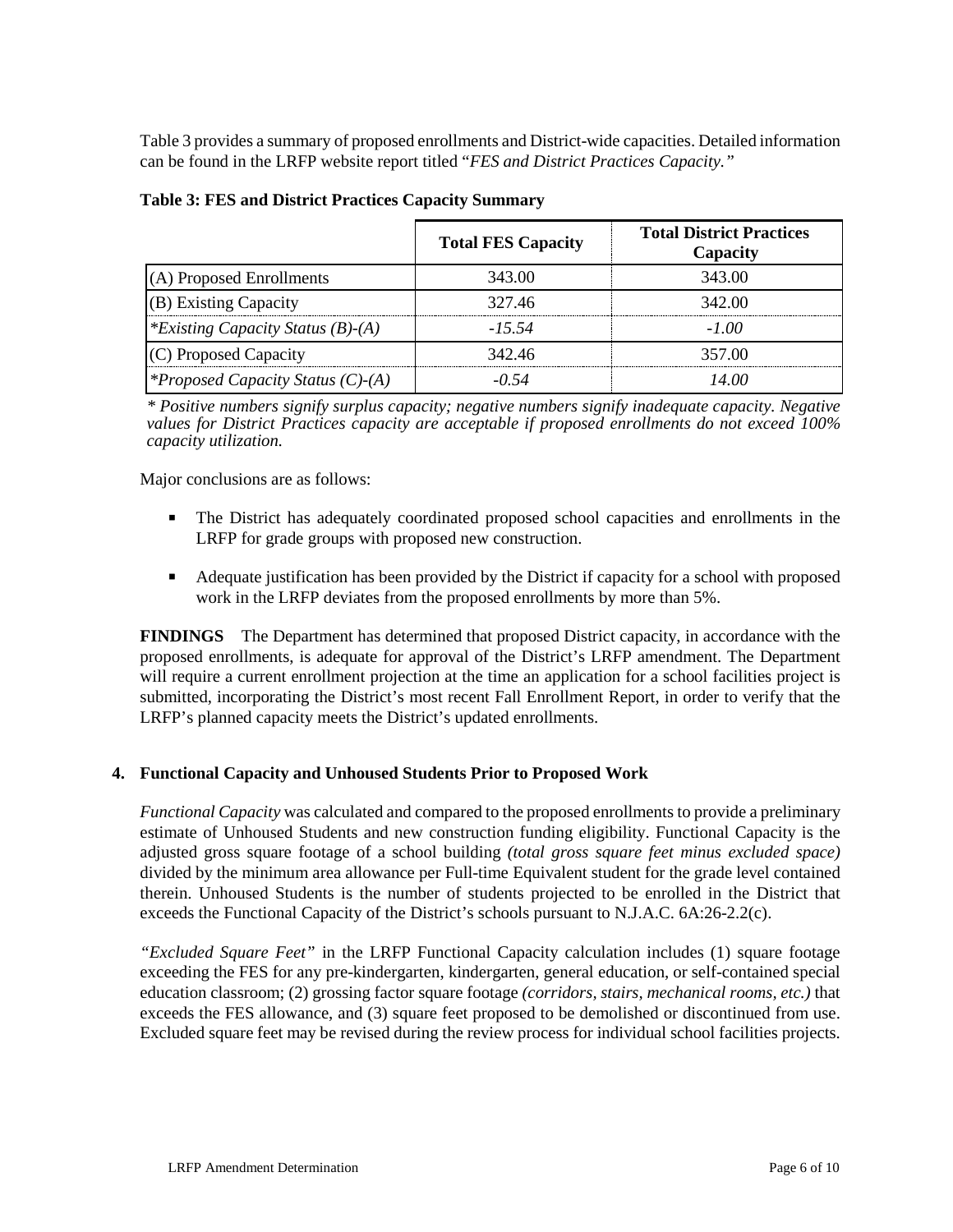Table 4 provides a preliminary assessment of Functional Capacity, Unhoused Students, and Estimated Maximum Approved Area for the various grade groups in accordance with the FES. Detailed information concerning the calculation and preliminary excluded square feet can be found in the LRFP website reports titled *"Functional Capacity and Unhoused Students*" and *"Functional Capacity Excluded Square Feet."*

|                      |            |            | $C = A-B$       |                | $E = C x D$       |
|----------------------|------------|------------|-----------------|----------------|-------------------|
|                      | Proposed   | Estimated  | Unhoused        | Area           | Estimated         |
|                      | Enrollment | Existing   | <b>Students</b> | Allowance      | Maximum           |
|                      |            | Functional |                 | (gsf/students) | Approved Area for |
|                      |            | Capacity   |                 |                | Unhoused          |
|                      |            |            |                 |                | <b>Students</b>   |
| Elementary $(K-5)^*$ | 216        | 280.14     | 0.00            | 125.00         |                   |
| Middle $(6-8)$       | 112        | 145 26     | 0.00            | 134.00         |                   |
| High $(9-12)$        |            |            | 0.00            | 151.00         |                   |
| <b>Totals K-12</b>   | 328        | 425.40     |                 |                |                   |

**Table 4: Functional Capacity and Unhoused Students Prior to Proposed Work**

*\*Pre-kindergarten students are not included in the calculations.*

Major conclusions are as follows:

- **The calculations for "Estimated Existing Functional Capacity" school facilities projects that** have been approved by the Department but were not under construction or complete at the time of the submission of the LRFP amendment.
- The District, based on the preliminary LRFP assessment, does not have Unhoused Students for the following FES grade groups: "Grades K-5, 6-8. .
- The District is not an ECPA district. Therefore, pre-kindergarten students are not included in the calculations. Unhoused pre-kindergarten self-contained special education students are eligible for State support. A determination of square footage eligible for State support will be made at the time an application for a specific school facilities project is submitted to the Department for review and approval.
- The District is not proposing to demolish or discontinue the use of existing District-owned instructional space. The Functional Capacity calculation excludes square feet proposed to be demolished or discontinued for the following FES grade groups: "n/a".

**FINDINGS** Functional Capacity and Unhoused Students calculated in the LRFP are preliminary estimates. Justification for square footage in excess of the FES and the determination of additional excluded square feet, Preliminary Eligible Costs (PEC), and Final Eligible Costs (FEC) will be included in the review process for specific school facilities projects. A feasibility study undertaken by the District is required if building demolition or replacement is proposed per N.J.A.C. 6A:26-2.3(b)(10).

#### **5. Proposed Work**

The District was instructed to review the condition of its facilities and sites and to propose corrective *"system"* and *"inventory"* actions in its LRFP. *"System"* actions upgrade existing conditions without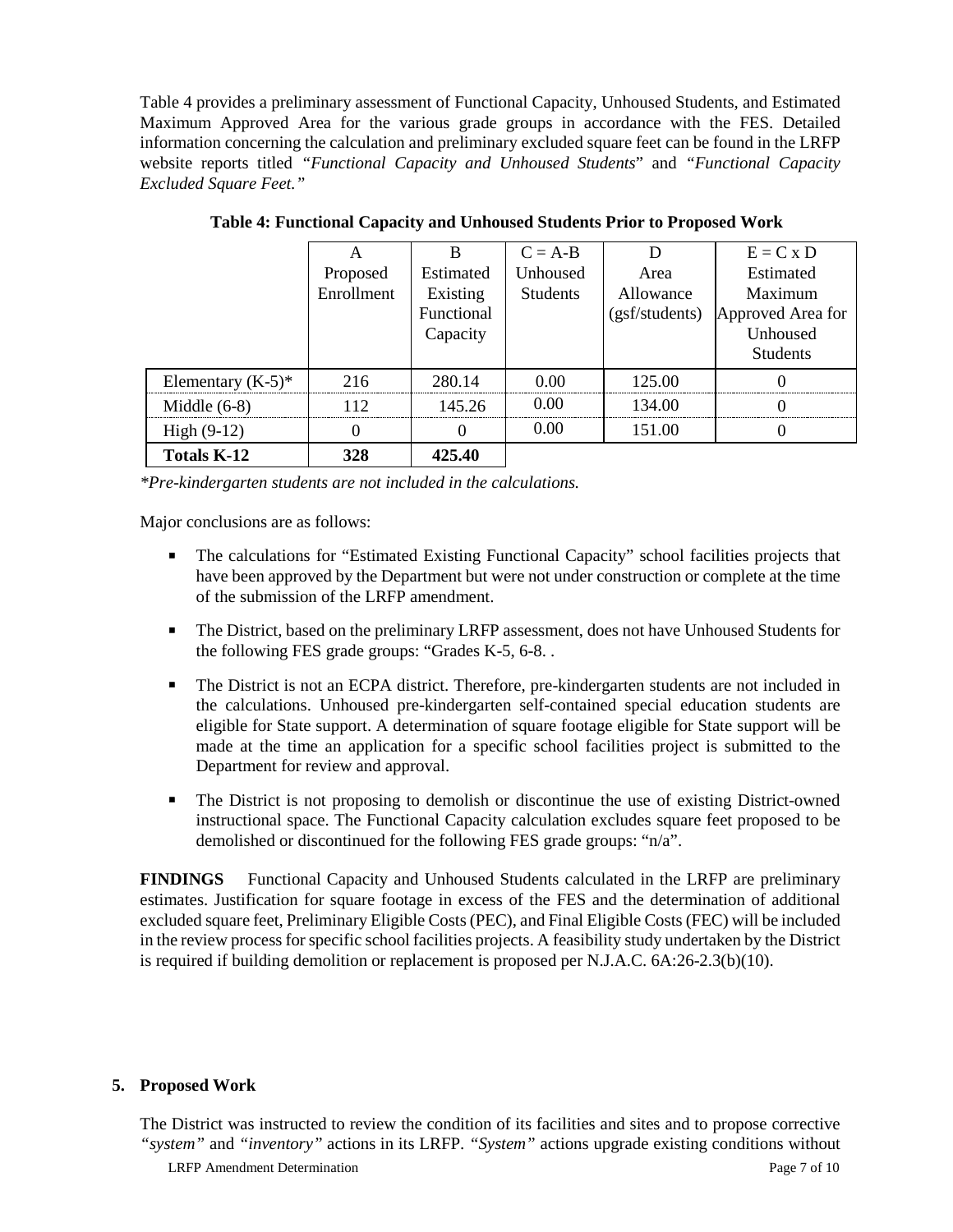changing spatial configuration or size. Examples of system actions include new windows, finishes, and mechanical systems. *"Inventory"* actions address space problems by removing, adding, or altering sites, schools, buildings and rooms. Examples of inventory actions include building additions, the reconfiguration of existing walls, or changing room use.

Table 5 summarizes the type of work proposed in the District's LRFP for instructional buildings. Detailed information can be found in the LRFP website reports titled *"Site Asset Inventory," "LRFP Systems Actions Summary," and "LRFP Inventory Actions Summary."* 

| <b>Table 5: Proposed Work for Instructional Building</b> |  |
|----------------------------------------------------------|--|
|----------------------------------------------------------|--|

| <b>Type of Work</b>                                            | <b>Work Included in LRFP</b> |
|----------------------------------------------------------------|------------------------------|
| <b>System Upgrades</b>                                         | ۷Ας                          |
| <b>Inventory Changes</b>                                       |                              |
| Room Reassignment or Reconfiguration                           | Yes                          |
| <b>Building Addition</b>                                       | Yes                          |
| New Building                                                   |                              |
| Partial or Whole Building Demolition or Discontinuation of Use |                              |
| New Site                                                       |                              |

Major conclusions are as follows:

- The District has proposed system upgrades in one or more instructional buildings.
- The District has proposed inventory changes, including new addition in one or more instructional buildings.
- The District has not proposed new construction in lieu of rehabilitation in one or more instructional buildings.

Please note that costs represented in the LRFP are for capital planning purposes only. Estimated costs are not intended to represent preliminary eligible costs or final eligible costs of approved school facilities projects.

The Act (N.J.S.A. 18A:7G-7b) provides that all school facilities shall be deemed suitable for rehabilitation unless a pre-construction evaluation undertaken by the District demonstrates to the satisfaction of the Commissioner that the structure might pose a risk to the safety of the occupants even after rehabilitation or that rehabilitation is not cost-effective. Pursuant to N.J.A.C. 6A:26-2.3(b)(10), the Commissioner may identify school facilities for which new construction is proposed in lieu of rehabilitation for which it appears from the information presented that new construction is justified, provided, however, that for such school facilities so identified, the District must submit a feasibility study as part of the application for the specific school facilities project. The cost of each proposed building replacement is compared to the cost of additions or rehabilitation required to eliminate health and safety deficiencies and to achieve the District's programmatic model.

Facilities used for non-instructional or non-educational purposes are ineligible for State support under the Act. However, projects for such facilities shall be reviewed by the Department to determine whether they are consistent with the District's LRFP and whether the facility, if it is to house students (full or part time) conforms to educational adequacy requirements. These projects shall conform to all applicable statutes and regulations.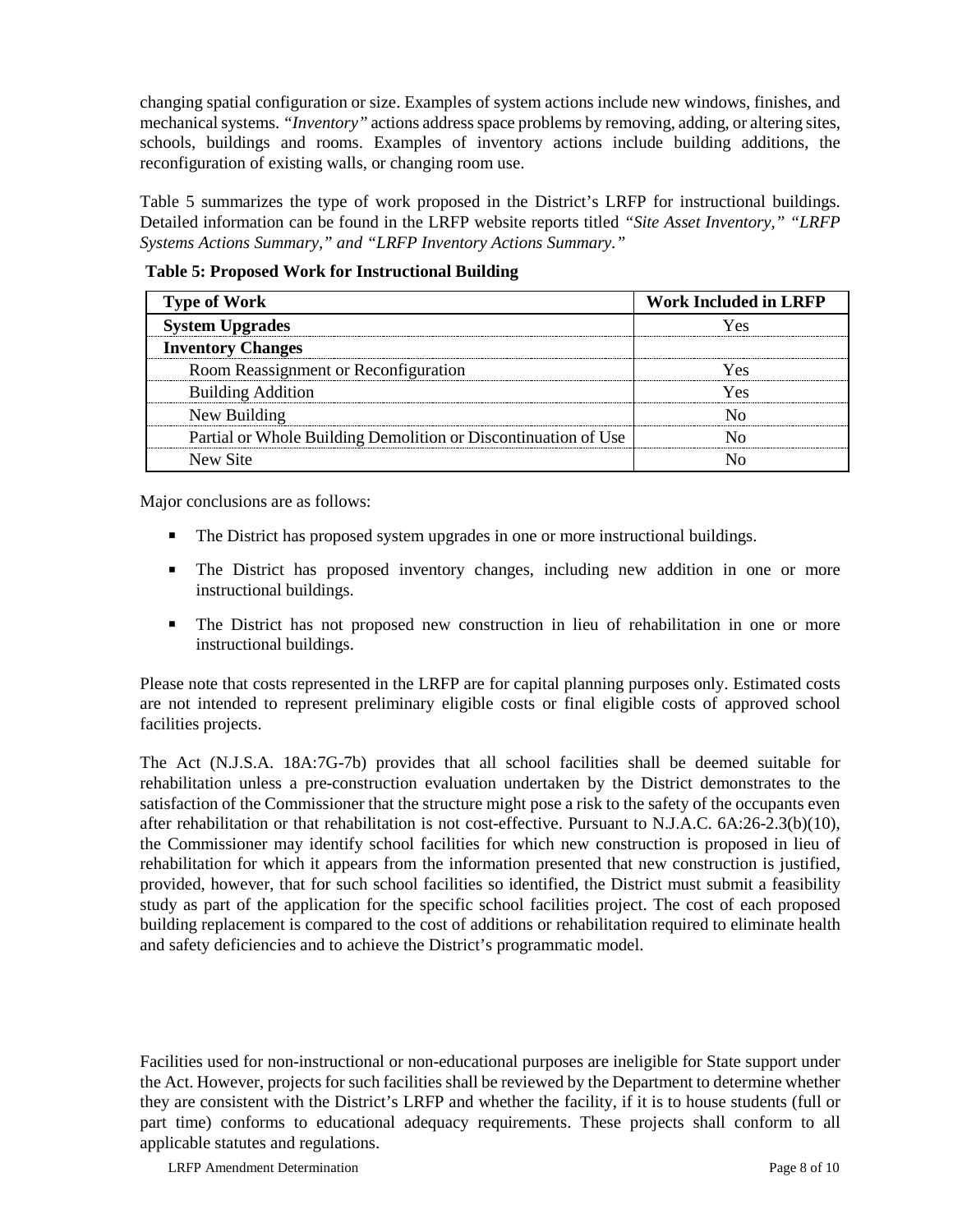**FINDINGS** The Department has determined that the proposed work is adequate for approval of the District's LRFP amendment. However, Department approval of proposed work in the LRFP does not imply that the District may proceed with a school facilities project. The District must submit individual project applications with cost estimates for Department project approval. Both school facilities project approval and other capital project review require consistency with the District's approved LRFP.

# **6. Functional Capacity and Unhoused Students After Completion of Proposed Work**

The *Functional Capacity* of the District's schools *after* completion of the scope of work proposed in the LRFP was calculated to highlight any remaining Unhoused Students.

Table 6 provides a preliminary assessment of Unhoused Students and Estimated Remaining Maximum Area after completion of new construction proposed in the LRFP, if applicable. Detailed information concerning the calculation can be found in the website report titled *"Functional Capacity and Unhoused Students.*"

|                      | Estimated       | Total New  | Proposed       | Unhoused       | Estimated       |
|----------------------|-----------------|------------|----------------|----------------|-----------------|
|                      | Maximum         | <b>GSF</b> | Functional     | Students after | Maximum         |
|                      | Approved Area   |            | Capacity after | Construction   | Area for        |
|                      | for Unhoused    |            | Construction   |                | Unhoused        |
|                      | <b>Students</b> |            |                |                | <b>Students</b> |
|                      |                 |            |                |                | Remaining       |
| Elementary $(K-5)^*$ | 0.00            | 2,206      | 297.36         | 0.00           | 0.00            |
| Middle $(6-8)$       | 0.00            | 1.114      | 154.19         | 0.00           | 0.00            |
| High $(9-12)$        | 0.00            | 0          |                | 0.00           | 0.00            |
| <b>Totals K-12</b>   |                 |            | 451.55         |                |                 |

#### **Table 6: Functional Capacity and Unhoused Students After Completion of Proposed Work**

*\*Pre-kindergarten students are not included in the calculations.*

Major conclusions are as follows:

- New construction is proposed for the following grade groups: Grades K-5, 6-8.
- Proposed new construction exceeds the estimated maximum area allowance for Unhoused Students prior to the completion of the proposed work for the following grade groups: K-5, 6- 8.
- The District, based on the preliminary LRFP assessment, will not have Unhoused Students after completion of the proposed LRFP work for the following grade groups: Grades K-5, 6-8.